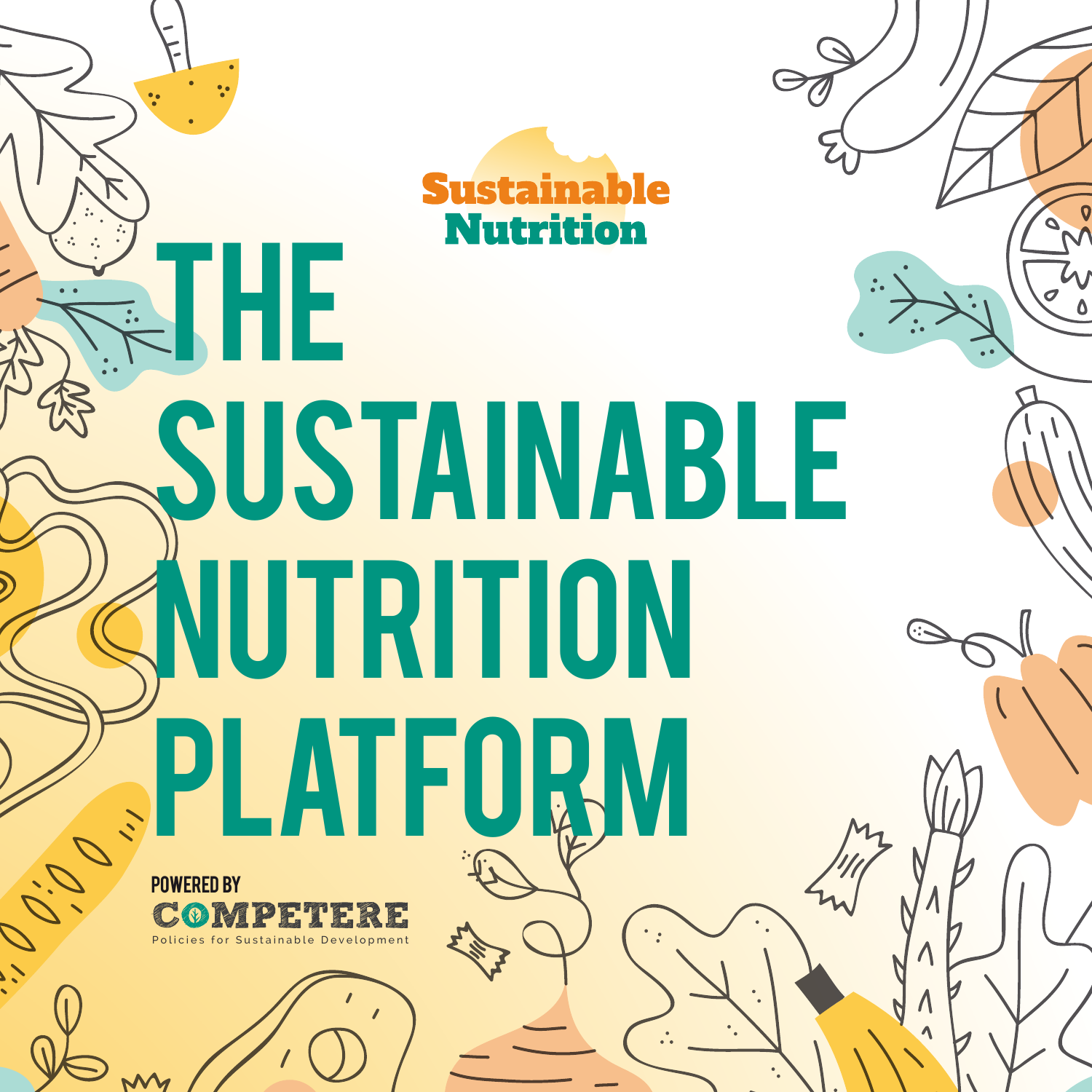

The fast-growing world population (currently 7.6 billion - projected to be 10 billion by 2050) deserves a healthy, safe diet capable of providing the proper and most effective nutrients, as recommended by the FAO.

We are starting to see more and more promising and innovative food technologies emerge, all with very limited impact on the environment and biodiversity. However, their implementation is still largely in the future. Most of the world's population continues to rely on existing nutrients that require intensive land use and farming of natural resources, including the employment of animal and human labor. Furthermore, while humanity in many parts of the world has been able to prosper and effectively reduce poverty, its impact on the environment has been detrimental, as the pace of climate change demonstrates.

Human beings must work together to discover, develop and implement policies that foster the production of innovative, safe and secure nutrients through sustainable supply chains, in order to meet as many SDGs as possible.

# THE SUSTAINABLE NUTRITION PLATFORM

Sustainable Nutrition is a food system that aims to ensure accessible, affordable and culturally relevant foods that are wholesome and nutrient-dense, while preserving biodiversity and supporting individual rights and prosperity.

A group of experts with the mission to promote sustainable food supply chains and to shape policies through evidence-based debate and a multi-stakeholder approach.

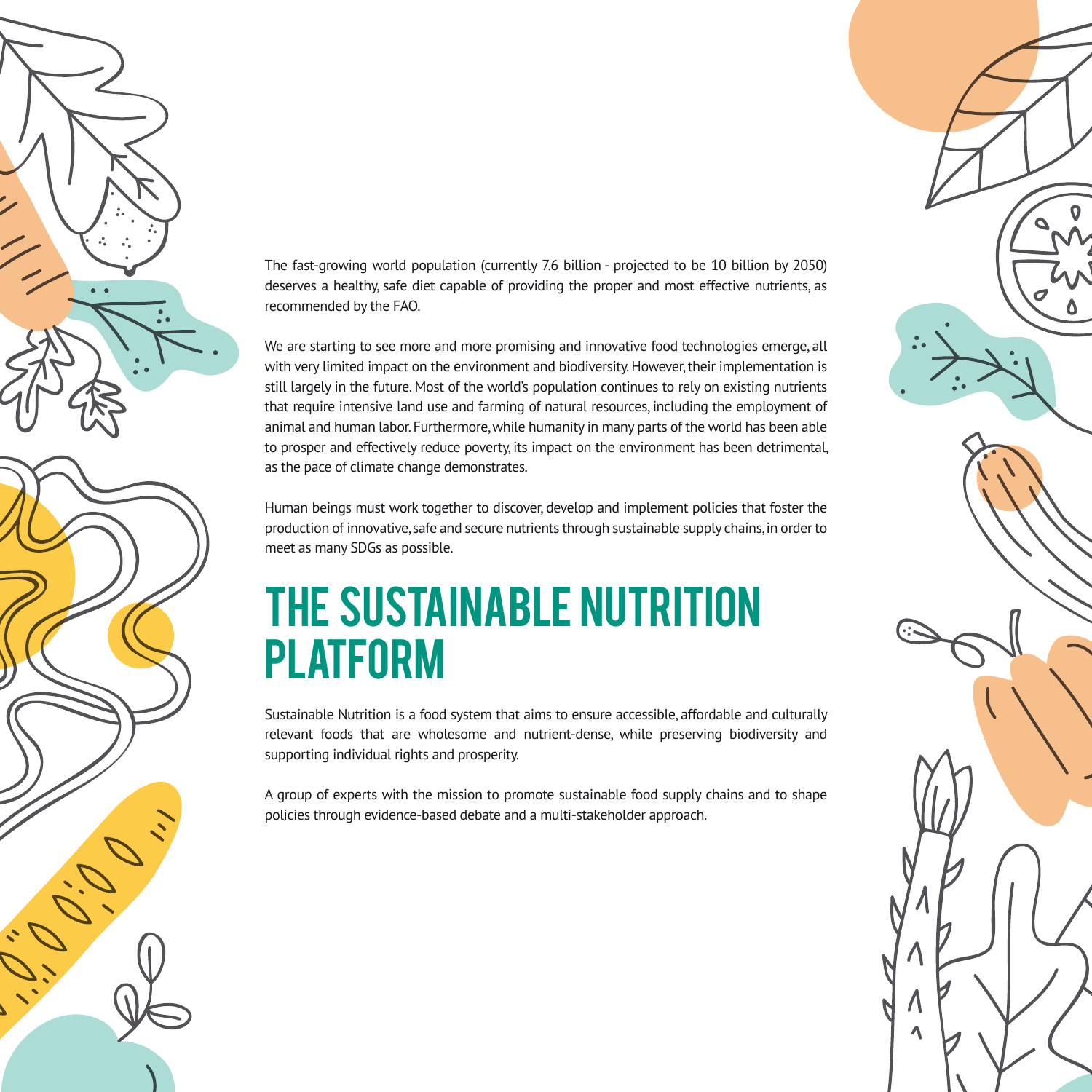## *Mission*

We hammer out policies that favor sustainably grown nutrients. We engage Governments, global supply chain players, non-governmental organizations, consumer groups and civil society to innovate food systems, increment productivity, reduce waste, improve working conditions, and support cohesion and education at the local community level.

## *Vision*

Through developments in science, innovation and technology, humanity can prosper and enjoy better living conditions, producing healthier, more secure, and sustainably grown food for all.

### *Reliance on Science*

We reject any ideological approach that seeks a definitive solution to global challenges. We trust in policies and solutions that are rooted in scientific approaches and in the experimental method.

We are firm in our belief that the 7.6 billion people and the trillions of other living beings on our planet ought to coexist in respect of each other's rights and freedom.

We rely on science to shape wise policy-making and solutions, while avoiding any irrational pathos that deceives citizens and betrays the attempt to protect biodiversity.

We work to promote policies that:

- Guarantee the quality, quantity and safety of healthy food and drinkable water;
- Complement efforts to reduce hunger, thirst, infant mortality and malnutrition as well as those aimed at improving workers' rights and universal access to education;
- Combat the nutrition-related diseases of our time: obesity, diabetes, cardiovascular diseases, cancer and infectious epidemics;
- Overhaul the entire food supply chain to improve the nutritional values of foodstuffs as well as their conservation and distribution;
- Promote nutritional literacy, educating citizens to make conscious but autonomous food choices based on adequate information about correct nutrition;
- Increase awareness of food traditions as cultural, religious and ethnic legacies;
- Preserve biodiversity, as an essential key to the availability of fundamental agricultural resources;
- Encourage the development of new control and innovation systems, including biotechnologies, to guarantee the continued availability of agricultural and food resources;
- Ensure the availability of new food sources where agriculture is not developed or is threatened by desertification, droughts, famines and the depletion of waterways.

#### *How we work*

In order to achieve these goals, we engage Government and policymakers, food producers and distributors, NGOs, and nutrition and sustainability advocates to improve the quality of food, protect biodiversity and enhance human economic and social conditions.

- We design and advocate policies aimed at supporting sustainable nutrition.
- We elaborate studies and support research to identify progress in science, innovation and technology that can work toward producing healthier and more sustainable nutrients.
- We educate and spread ideas around sustainable nutrition.
- We advocate for those nutrients that help to reduce hunger, create jobs, enhance economic and social conditions by reducing inequalities, and we work to protect biodiversity and the environment.

**We organize round table discussions Publish papers and studies Run advocacy campaigns Engage all stakeholders**